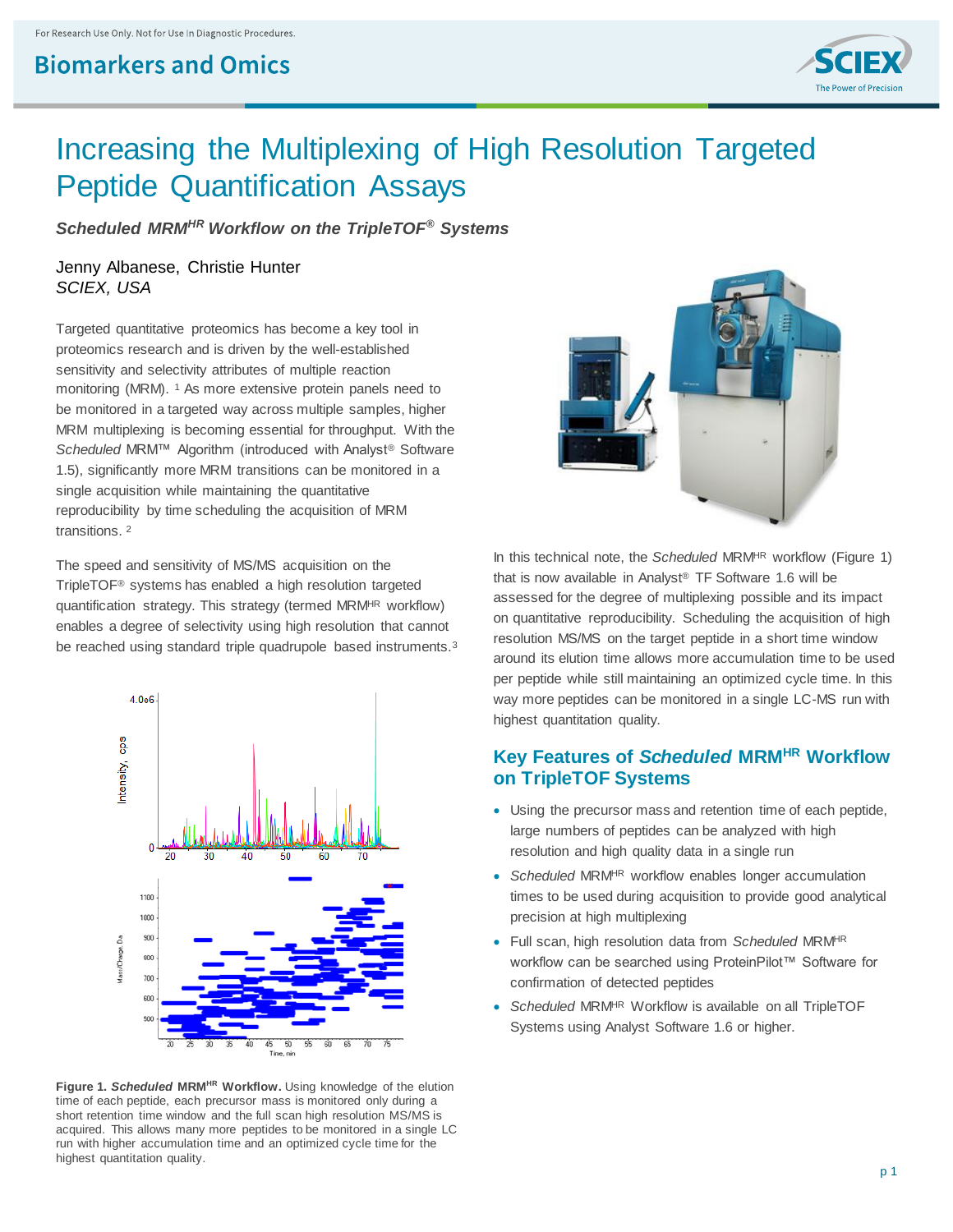

### **Methods**

**Sample Preparation:** Protein digests of Bovine Serum Albumin (Michrom BioResources), Myoglobin, (Michrom BioResources) and Beta-Galactosidase (SCIEX) were mixed together to create a test sample and loaded at 10 fmol on column. E.*coli* protein digest (Waters) was analyzed at 250 ng on column.

*Chromatography:* Separation of protein digests was performed on an NanoLC™ Ultra 2D System and cHiPLC® system (SCIEX, USA) in serial column mode. For each injection, the sample was desalted on a 75 µm x 15 mm analytical column, then eluted onto a second analytical column to create a 30cm column length for separation<sup>5</sup>. Both column chips were filled with ChromXP™ C18-CL 3μm 120Å phase. Peptides were separated using a linear gradient formed by A (2% ACN, 0.1% FA) and B (98% ACN, 0.1% FA), from 12–32% of B over 60 minutes at a flow rate of 250 nL/min. Each injection was performed using a full loop injection with a 1 µL sample loop.



**Figure 3. High Resolution XIC Generation from a** *Scheduled* **MRMHR Workflow Demonstrates Sufficient Points Across an LC Peak.** To quantify the peptide DGEDPGYTLYDLSER (m/*z* 577.2566) from Betagluatmate decarboxylase in E.*coli* cell lysate, a looped MS/MS spectrum is acquired across the LC peak at high resolution (>15,000) (top). High resolution XICs are generated for the peptide post-acquisition (bottom). Scheduling the acquisition of the MS/MS spectra around the elution time for the target peptide enables higher multiplexing while maintaining data quality.



**Figure 2. Assay Development Process for** *Scheduled* **MRMHR Workflow.** Experimental MS/MS data from IDA acquisition on TripleTOF Systems or MS/MS data from other sources can be imported for initial assay development. MRM **HR** workflow methods can be built for target proteins and peptides and used for assay refinement and retention time determination. Final *Scheduled* MRM<sup>HR</sup> workflow methods are built and used to run biological study. At the same time, a MultiQuant™ Software quantitation method is exported for use in final data processing.

*Mass Spectrometry:* The MS analysis was performed on a TripleTOF® 5600 LC-MS/MS System (SCIEX) using both the MRMHR Workflow3,4 and *Scheduled* MRMHR Workflow. MS spectra were acquired in high resolution mode (>30,000) using 250 ms accumulation time *per* spectrum. Full scan MS/MS was acquired in high sensitivity mode with an accumulation time optimized *per* cycle. Collision energy (CE) was set using rolling collision energy with a collision energy spread (CES) of 5 V. Retention time window used for most datasets was 2.5 minutes, except for the 800 peptide method where a window of 2.0 minutes was used.

*Data Processing:* Peptide identification on the MS/MS collected on the E.*coli* sample was performed using ProteinPilot Software 4.0 and an xml file was created for import into Skyline Software (University of Washington, USA). Proteins and peptides were selected for analysis and MRM<sup>HR</sup> workflow data was acquired and processed to determine peptide retention times. Final *Scheduled* MRMHR workflow acquisition methods and MultiQuant Software quantitation methods were created simultaneously by Skyline. Final data processing was performed using MultiQuant Software.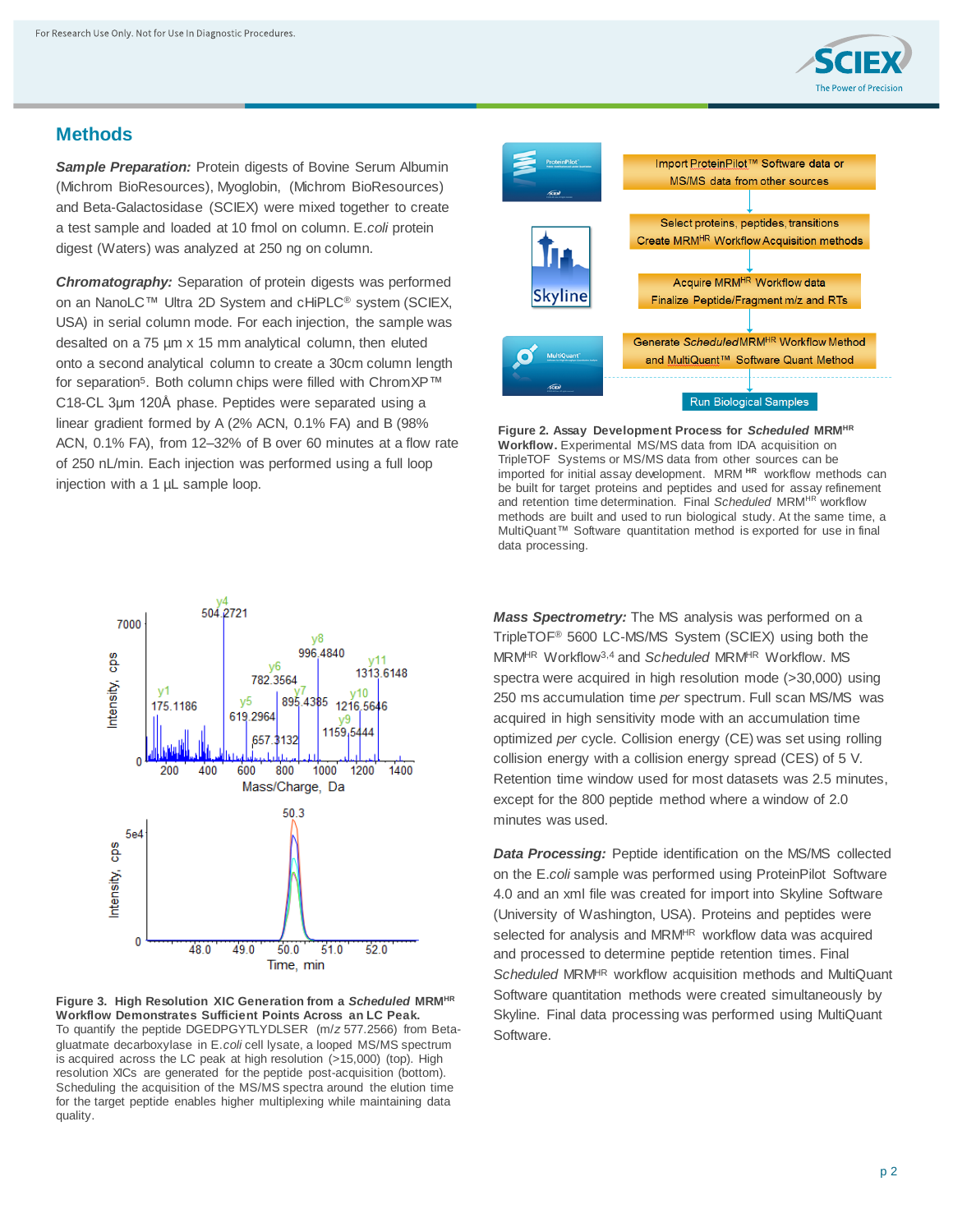

### **Assay Development Workflow**

Assay development is simplified for MRMHR and *Scheduled* MRMHR workflow as full scan MS/MS is always acquired and fragment ion selection is done post-acquisition. Only the peptide precursor ion m/z and the collision energy are set up-front. This process of developing *Scheduled* MRMHR workflow assays has been implemented within the Skyline Software and consists of four simple steps (Figure 2).

- 1. Previously acquired MS/MS data from a database search result, such as ProteinPilot Software, can be brought into the Skyline software to provide protein, peptide, and MS/MS information. Assays can also be developed from protein sequence information.
- 2. Initial MRM<sup>HR</sup> workflow acquisition methods are constructed using the intensity information from MS/MS data
- 3. These acquisition methods are run against the biological sample of interest and the MRM<sup>HR</sup> data is evaluated. Peptide and fragment ion selections can be refined to develop the highest quality assay (Figure 3). Retention times of each peptide are also determined
- 4. The final *Scheduled* MRM<sup>HR</sup> workflow acquisition method is built and will be used for data collection on the biological sample of interest. In addition, a MultiQuant Software quantitation method is created to be used for final data processing



#### **Cumulative Transition Variance**

Median %CV  $9.5$  $5.5$  $8.0$ 13.9 15.5

**Figure 4. Assessing the Quantitative Accuracy of Higher Multiplexing using** *Scheduled* **MRMHR Workflow.** The effect of higher numbers of peptides on the reproducibility of 30 peptides across 5 or more replicate injections on the TripleTOF 5600 system was assessed. Because the data was acquired using the *Scheduled* MRM<sup>HR</sup> Workflow, the reproducibility of up to 800 peptides showed very good quantitative accuracy.





**Figure 5. Quantitative Reproducibility for Peptides in E.***coli* **Cell Lysate Digest.** 139 peptides from proteins across the abundance range in an E.*coli* digest were monitored using the *Scheduled* MRM<sup>HR</sup> workflow. Replicate analysis was performed and the reproducibility at both the XIC and peptide level was assessed. Extremely low variance was found at the transition XIC level (blue trace) across replicates with 90% of data having CVs of less than 20% and over 95% of data at the peptide level (orange trace).

### **Assessing Quantitative Reproducibility at High Multiplexing**

An experiment was designed to assess the effects of higher multiplexing on analytical reproducibility on the TripleTOF 5600 system. Thirty peptides from Beta-Galactosidase (BG), Horse Myoglobin (Mb) and Bovine Serum Albumin (BSA) protein digests were monitored using the MRM<sup>HR</sup> Workflow with a cycle time of 1.8 seconds. Random generated Q1 m/z values and retention times were then added to the real peptides and these were used to build *Scheduled* MRMHR workflow methods with the same cycle time of 1.8 seconds and a retention time window of 2.5 minutes. Each acquisition method was run on the protein digests in 5 or more replicates by NanoLC. The reproducibility of fragment ion XICs for the 30 real peptides from each method across the replicate injections was used as a measure of the analytical reproducibility (Figure 4). The total number of XICs (in %) at a specific % coefficient of variation (%CV) was computed and plotted in Figure 4 (top), the median %CV was also computed (Figure 4, bottom). This cumulative reproducibility plot shows the majority of XICs achieved %CV of less than 20%, even at the highest peptide multiplexing in this experiment. *Scheduled* MRMHR workflow for 200 and 400 peptides (orange and blue) showed reproducibility similar or better to the MRM<sup>HR</sup> workflow data (green) on 30 peptides as the MS/MS accumulation time was greater than 40 msec in those methods. For 600 peptides (red line), there was a small drop in data quality as the accumulation time decreased to 30 msec. To run 800 peptides (purple line), the retention time window was reduced from 2.5 minutes to 2 minutes to maintain an accumulation time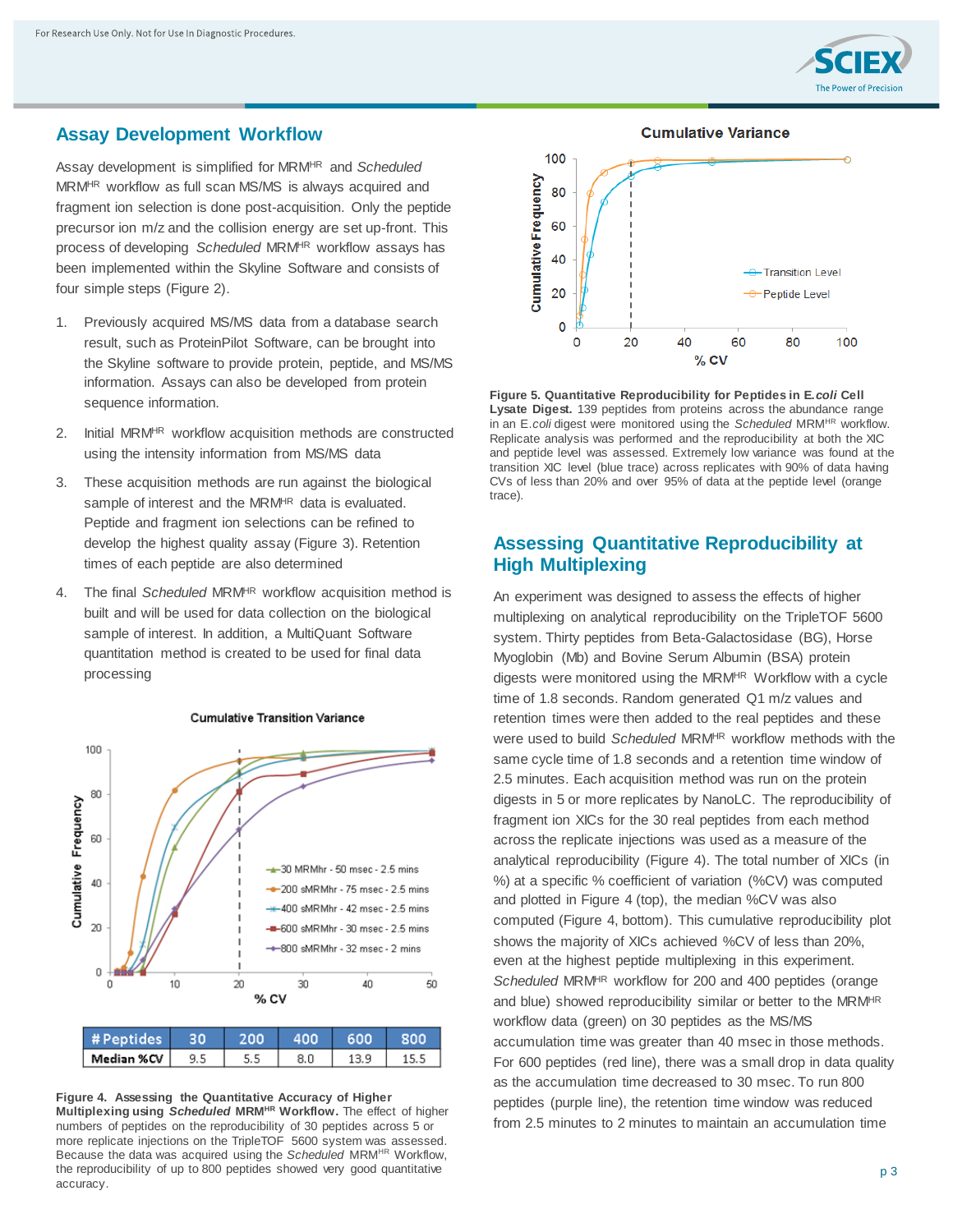

of around 30 msec and good quantitative reproducibility was observed.

In addition, the effect of multiplexing on quantitative reproducibility for a set of peptides from proteins across the abundance range in an E.*coli* digest was studied. A total number of 139 peptides from 32 proteins were analyzed in a single LC/MS run using *Scheduled* MRMHR workflow and 795 fragment ions were quantified. Replicate analysis was performed and the reproducibility was assessed at both the transition XIC area and peptide level (multiple fragment ion XIC areas were summed to obtain a peptide area). Figure 5 shows extremely low variance at the transition XIC level (blue trace) and across replicates with 90% of data having CVs of less than 20% and over 95% of data at the peptide level (orange trace). The reproducibility of the retention times for the peptides across the replicate injections was an average of 0.2% RSD.

To evaluate the XIC peak area quality and reproducibility further, each individual data point was plotted based on its intensity and %CV (Figure 6). The variance in the data increases at the lower intensity regimes as expected. The red line shows that only at the very lowest intensity bins does the %CV exceed 10%.

### **Increased Specificity on a TripleTOF Systems**

When targeted quantification is done on a triple quadrupole based instrument, quadrupoles are typically set at unit resolution, transmitting a 0.7 Da wide window in both Q1 and Q3. The difference with the MRM<sup>HR</sup> Workflow is that the TOF analyzer replaces the 'Q3' fragment ion detection with its inherent advantages of detecting all ions, at high resolution and high mass accuracy. To illustrate the advantage of high resolution, multiple fragment ions for the peptide VNAIAAPTR from an uncharacterized protein yraR were extracted at variable extraction widths (Figure 7). At the narrow extraction widths possible from the high resolution TOF data, good specificity is observed with minimal interfering peaks (Figure 7, top). When the extraction width is widened to simulate monitoring using a quadrupole, an interference is observed for two of the transitions (Figure 7, bottom).



**Figure 6. Reproducibility Assessment of Transition Peak Area versus %CV.** The blue dots represent the individual transition peak areas and are plotted based on their intensity and observed variance. The red line describes that 90% out of the total transitions area are below the shown %CV. This demonstrates the very high data reproducibility that was obtained by using the *Scheduled* MRM<sup>HR</sup> workflow on the TripleTOF 5600 system.



**Figure 7. Removing Interferences or Background through High Resolution Fragment Ion Extractions.** Multiple fragment ions for the peptide VNAIAAPTR from an uncharacterized protein yraR were extracted at variable extraction widths. High resolution extraction of fragment ions can provide higher specificity in complex matrices when specific interferences are present.